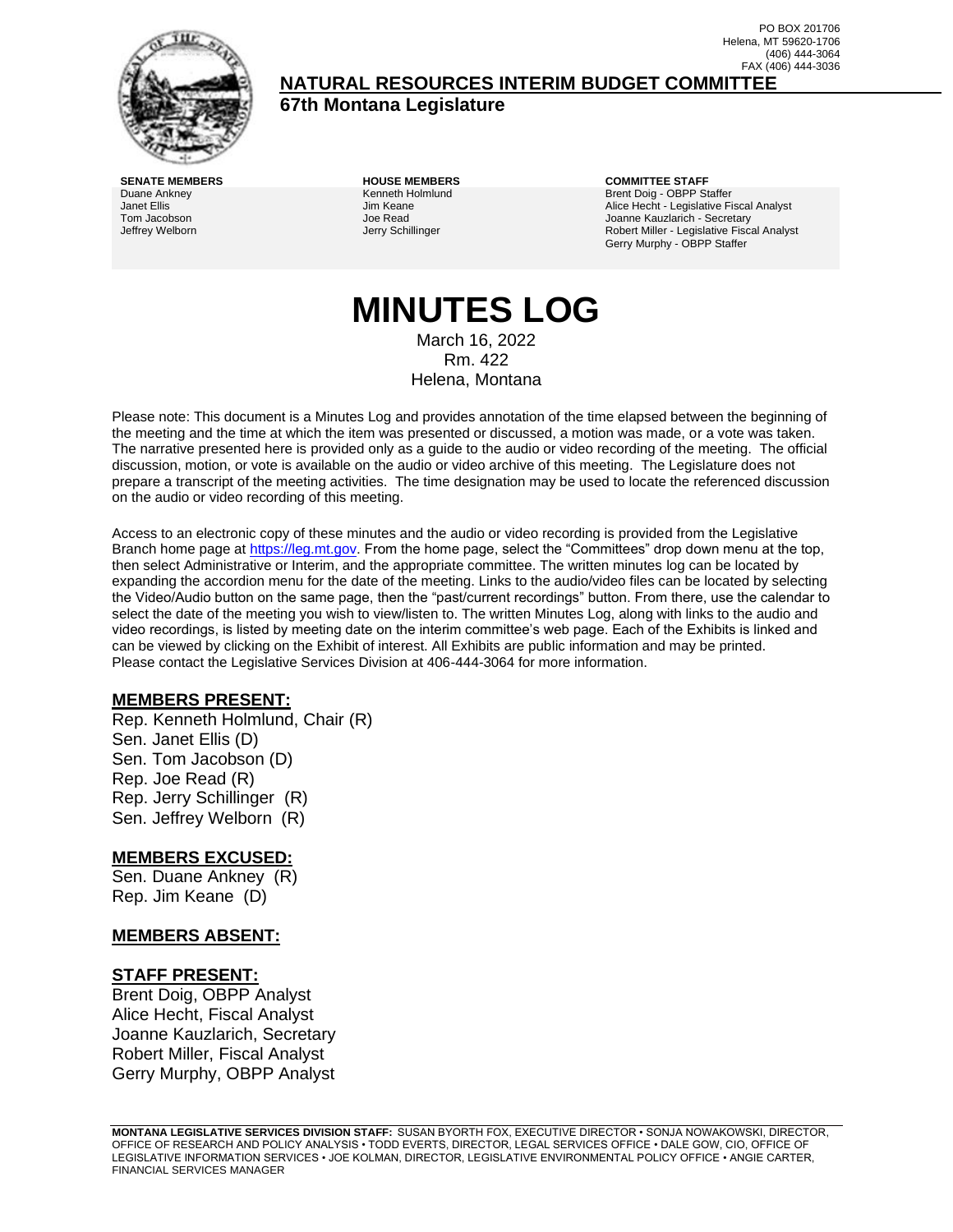# **AGENDA [\(Attachment 1\)](http://legmt.gov/)**

#### **VISITORS' LIST [\(Attachment 2\)](http://legmt.gov/)**

#### **COMMITTEE ACTION**

#### **CALL TO ORDER/ROLL CALL**

08:32:00 Rep. Kenneth Holmlund-R called the meeting to order at 8:32 AM. The committee secretary took roll.

#### **Modernization and Risk Analysis, HB 330, LFD Staff**

- 08:33:20 Alice Hecht, Fiscal Analyst II, Legislative Fiscal Division (LFD), presented update on the MARA model.
- 08:33:25 [Exhibit 1](https://leg.mt.gov/content/publications/fiscal/2023-Interim/March-2022/Short-2040-Model-graphics.pdf)
- 08:36:19 Rep. Schillinger joined the meeting.
- 08:41:48 [Exhibit 2](https://leg.mt.gov/content/publications/fiscal/2023-Interim/IBC-C/Public-Works.pdf)
- 08:48:14 [Exhibit 3](https://leg.mt.gov/content/publications/fiscal/2023-Interim/IBC-D/MARA-Model-Methodology.pdf)
- 08:50:04 Rob Miller, Senior Fiscal Analyst, LFD, presented MARA Wildfire module details.
- 08:51:03 [Exhibit 4](https://leg.mt.gov/content/publications/fiscal/2023-Interim/IBC-C/Wildfire.pdf)
- 08:52:41 Chair Holmlund asked if there were any questions from the committee. There were no questions.

# **Department of Transportation**

08:53:01 Alice Hecht, presented the financial report for Department of Transportation (DOT).

08:53:35 [Exhibit 5](https://leg.mt.gov/content/publications/fiscal/2023-Interim/FY22-March/MDT.pdf)

- 09:01:28 Larry Flynn, Administrator, Department of Transportation (DOT), provided an update for DOT.
- 09:03:18 Chair Holmlund asked if the committee had any questions.
- 09:03:27 Sen. Ellis asked Mr. Flynn if he anticipates fiscal match challenges in the future.
- 09:03:51 Mr. Flynn responded.
- 09:05:55 Sen. Ellis asked about the future of infrastructure funding.
- 09:06:37 Mr. Flynn responded.
- 09:07:20 Sen. Ellis asked if the match is the same.
- 09:07:28 Mr. Flynn responded.
- 09:08:35 Sen. Jacobson asked if MARA was also looking into this issue.
- 09:08:45 Ms. Hecht responded.
- 09:09:02 Sen. Jacobson asked how far out of balance the funding will be in 5-8 years.
- 09:09:14 Ms. Hecht redirected the question to Larry Flynn.
- 09:09:31 Mr. Flynn responded.
- 09:11:14 Rep. Schillinger asked where the gas tax is allocated.
- 09:11:35 Mr. Flynn responded.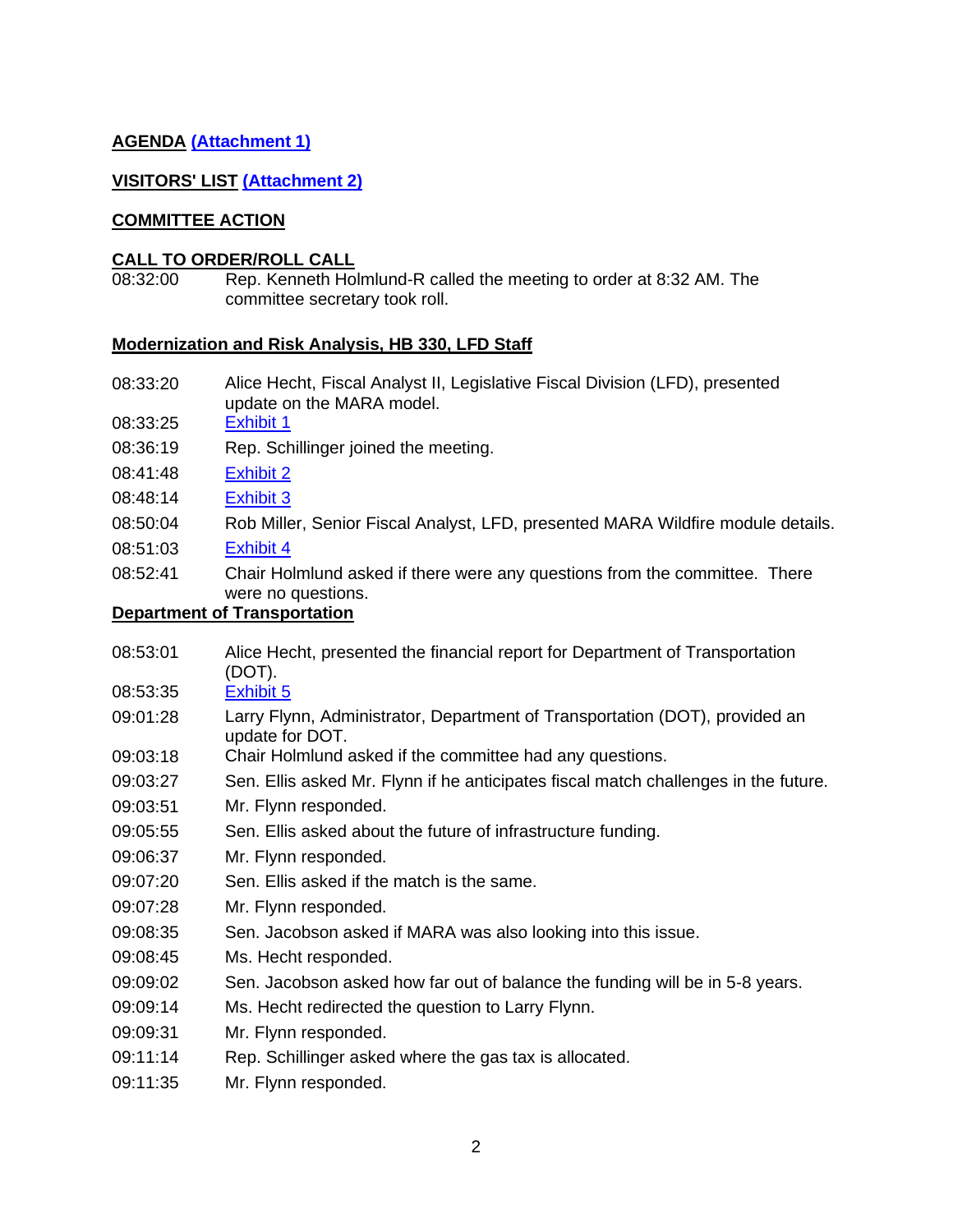| 09:13:04 | Sen. Jacobson asked if it is true that 1% of the gas tax goes to distributors and if<br>so, what does that equate to in a dollar figure.                               |
|----------|------------------------------------------------------------------------------------------------------------------------------------------------------------------------|
| 09:13:13 | Mr. Flynn responded.                                                                                                                                                   |
| 09:13:38 | Rep. Schillinger clarified that 2/3 of the gas tax goes to the Department of<br>Transportation.                                                                        |
| 09:13:45 | Mr. Flynn responded.                                                                                                                                                   |
| 09:13:55 | Sen. Ellis commented that in the report there does not seem to be a summary.<br>She would like one as she found them helpful in the past.                              |
| 09:14:15 | Mr. Miller responded.                                                                                                                                                  |
| 09:14:24 | Sen. Ellis stated she really appreciated the summary for a quick reference.                                                                                            |
| 09:14:37 | Mr. Flynn thanked Sen. Ellis for the comment.                                                                                                                          |
| 09:14:55 | Rep. Read asked about the 2024 renegotiation of the gas tax money that is<br>shared with the tribes and questioned what the state's position will be on this<br>issue. |
| 09:15:22 | Mr. Flynn responded.                                                                                                                                                   |
| 09:15:45 | Rep. Read asked what the percentage amount for the entire state might equate<br>to.                                                                                    |
| 09:15:56 | Mr. Flynn responded.                                                                                                                                                   |
| 09:16:41 | Chair Holmlund asked how the state motor pool will handle the rising cost of<br>fuel.                                                                                  |
| 09:17:04 | Mr. Flynn responded.                                                                                                                                                   |
| 09:18:32 | Chair Holmlund asked if the costs can be changed in the section C committee or<br>if it will require legislative action.                                               |
| 09:18:40 | Mr. Flynn responded.                                                                                                                                                   |
| 09:19:00 | Chair Holmlund asked what the difference is between level 1 and level 2<br>partnering.                                                                                 |
| 09:19:18 | Mr. Flynn responded.                                                                                                                                                   |
| 09:20:00 | Chair Holmlund asked if they are aware of any positive activity along those lines<br>presently.                                                                        |
| 09:20:04 | Mr. Flynn responded.                                                                                                                                                   |
|          |                                                                                                                                                                        |

09:20:55 No Public Comment

# **Department of Natural Resources & Conservation**<br>09:22:34 Rob Miller presented the Marijuana Sal

- Rob Miller presented the Marijuana Sales Tax Revenue Distribution report and the financial report for Department of Natural Resources and Conservation
- 09:23:20 [Exhibit 6](https://leg.mt.gov/content/Publications/fiscal/leg_reference/Brochures/MJ-sales-distro.pdf)
- 09:25:06 [Exhibit 7](https://leg.mt.gov/content/publications/fiscal/2023-Interim/FY22-March/DNRC.pdf)
- 09:46:05 Jennifer Patrick, Department of Natural Resources, gave update on St. Mary's working group and the Milk River projects.
- 09:49:48 Director Amanda Kaster, Department of Natural Resources and Conservation, presented the financial update on ARPA projects, DNRC projects, HB 594, and HB 286
- 09:55:30 Sonya Germann, Forestry Division Administrator, Department of Natural Resources and Conservation presented the financial update for the forestry division.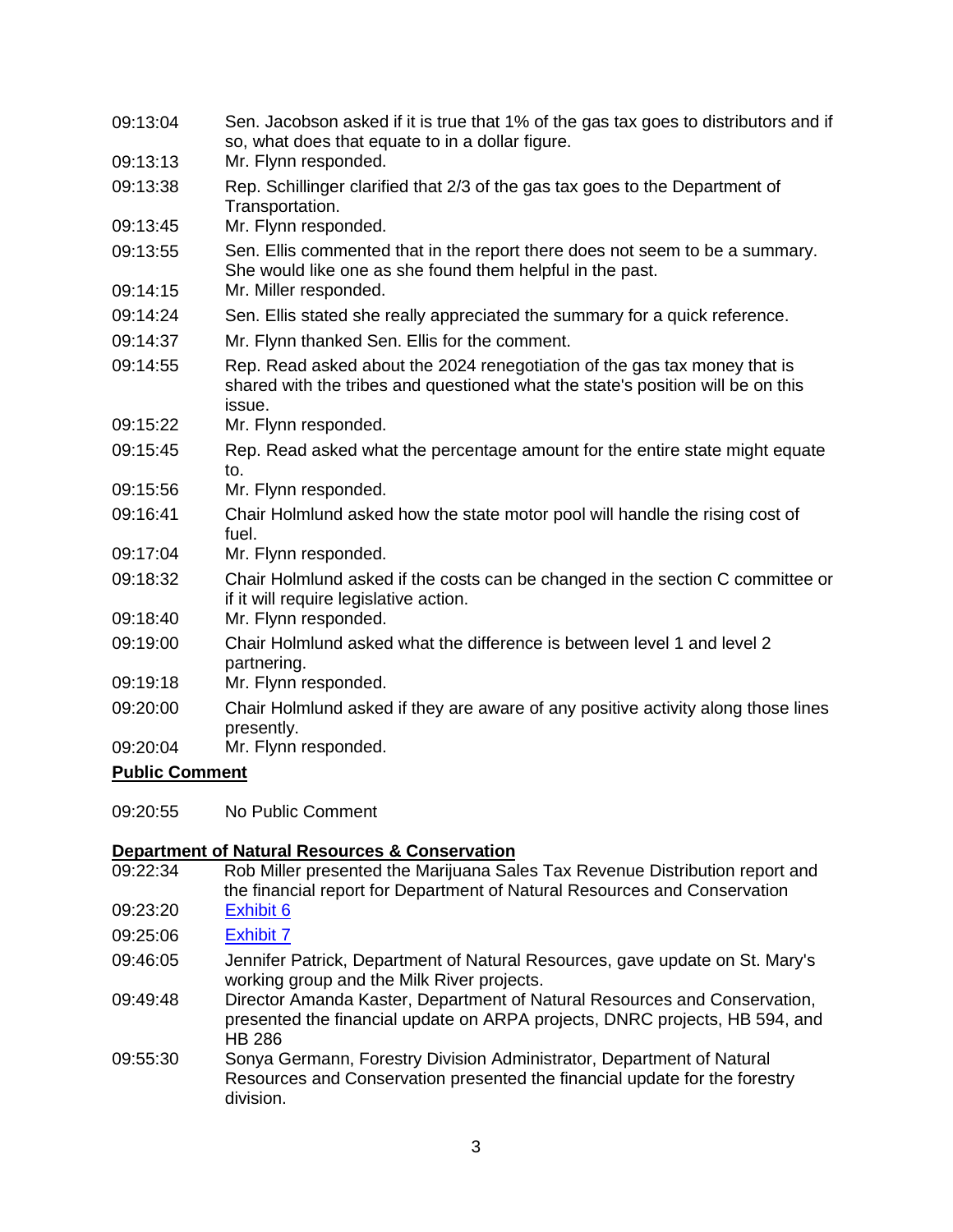| 09:59:45 | Arne Wick, Water Resource Manager, Department of Natural Resources and<br>Conservation, presented the update on Decision Package 2405.     |
|----------|--------------------------------------------------------------------------------------------------------------------------------------------|
| 10:05:34 | Rep. Read asked Mr. Wick to explain the Governor's Office change in the                                                                    |
|          | process for obtaining a water permit.                                                                                                      |
| 10:07:02 | Mr. Wick responded.                                                                                                                        |
| 10:08:01 | Rep. Read stated that this change in policy has hurt the development of Lake<br>County and needs to be resolved.                           |
| 10:10:13 | Mr. Wick responded.                                                                                                                        |
| 10:10:52 | Chair Holmlund asked if it would require action from the legislature to reverse<br>this law.                                               |
| 10:11:04 | Mr. Wick responded.                                                                                                                        |
| 10:11:09 | Chair Holmlund confirmed it would take some work to change it.                                                                             |
| 10:11:16 | Mr. Wick responded.                                                                                                                        |
| 10:11:35 | Chair Holmlund asked what the timeline would be to change this policy.                                                                     |
| 10:11:40 | Mr. Wick responded.                                                                                                                        |
| 10:12:06 | Rep. Read commented that this was not well thought through and caused much<br>disruption in Lake County.                                   |
| 10:13:16 | Sen. Ellis asked about the timeline for getting the Lake Elmo project done.                                                                |
| 10:13:50 | Ms. Kaster redirected to Mark Bostrom.                                                                                                     |
| 10:14:05 | Mark Bostrom, Administrator, Conservation and Resource Development,<br>Department of Natural Resources and Conservation, responded.        |
| 10:14:17 | Ms. Kaster responded.                                                                                                                      |
| 10:14:35 | Sen. Ellis asked if the committee could get more information on the well plugging<br>project to track if the program is adequately funded. |
| 10:16:03 | Director Kaster responded.                                                                                                                 |
| 10:16:15 | James Halverson, Department of Natural Resources and Conservation, stated<br>he would be happy to provide that data.                       |
| 10:16:59 | Sen. Jacobson asked if the recent hard landing with a helicopter was a DNRC<br>helicopter.                                                 |
| 10:17:12 | Ms. Kaster responded.                                                                                                                      |
| 10:17:14 | Sen. Jacobson asked what the status is of that helicopter.                                                                                 |
| 10:17:21 | Ms. Kaster responded.                                                                                                                      |
| 10:17:35 | Ms. Germann provided more detailed information on the helicopter replacement<br>strategy.                                                  |
| 10:18:47 | Sen. Jacobson asked if they are planning on rebuilding the damaged helicopter<br>or using a different frame.                               |
| 10:18:57 | Ms. Germann responded.                                                                                                                     |
| 10:19:11 | Sen. Jacobson asked if the new frame was procured from the Department of<br>Defense.                                                       |
| 10:19:18 | Ms. Germann responded.                                                                                                                     |
| 10:19:21 | Sen. Jacobson asked what the frame cost.                                                                                                   |
| 10:19:24 | Ms. Germann responded.                                                                                                                     |
| 10:19:38 | Rep. Schillinger asked what the budget is for the new CSKT board.                                                                          |
| 10:19:50 | Mr. Whit responded.                                                                                                                        |
| 10:20:16 | Rep. Schillinger asked who is responsible to manage these funds.                                                                           |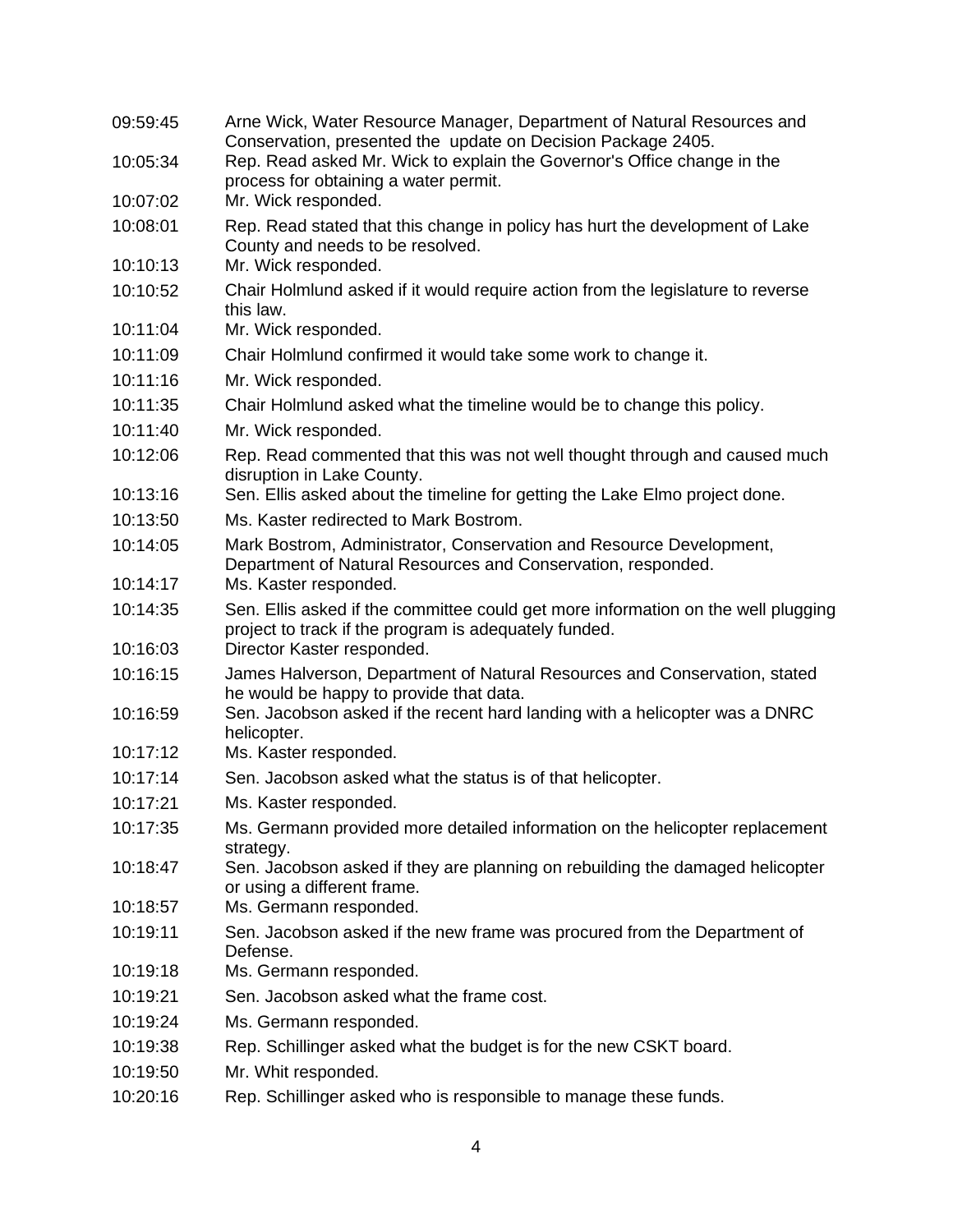| 10:20:25 |  | Mr. Whitt responded. |
|----------|--|----------------------|
|----------|--|----------------------|

- 10:20:47 Rep. Schillinger asked about the number of job vacancies in the agency.
- 10:21:14 Mr. Miller responded.
- 10:22:07 Sen. Jacobson asked what division the helicopter was from and what agency budgeted for it.
- 10:22:25 Ms. Kaster responded.
- 10:22:30 Sen. Jacobson asked how many aircraft the agency has.
- 10:22:38 Sen. Jacobson asked if all four of the aircraft are through the forestry division.
- 10:22:41 Ms. Kaster responded.

- 10:23:11 Clayton Elliott, Montana Trout Unlimited (MTU), stated how appreciative he is to for all the hard work of DNRC.
- 10:25:35 Chair Holmlund agreed.
- 10:26:31 Rep. Read agreed and stated he is working on a charging station and he appreciates the departments working together on that project.

#### **Department of Fish, Wildlife, & Parks**

- 10:28:39 Rob Miller presented financial update on Fish, Wildlife, and Parks (FWP). 10:29:28 [Exhibit 8](https://leg.mt.gov/content/publications/fiscal/2023-Interim/IBC-C/FWP-State-Special-Revenue-Overview_GM_MD.pdf)
- 
- 10:33:22 [Exhibit 9](https://leg.mt.gov/content/publications/fiscal/2023-Interim/FY22-March/FWP.pdf)
- 10:43:11 Director Hank Worsech, Fish, Wildlife, and Parks, presented update on the agency.
- 10:45:11 Tom Woolf, Bureau Chief, Aquatic Invasive Species (AIS) gave an update on the program and watercraft inspections.
- 10:46:06 [Exhibit 10](https://leg.mt.gov/content/publications/fiscal/2023-Interim/IBC-C/AIS-Program-Costs.pdf)
- 10:50:16 Sen. Ellis asked if North Dakota has a mussel issue and how close the problem is to the Montana border.
- 10:50:32 Mr. Woolf responded.
- 10:51:07 Sen. Jacobson asked if AIS is planning on closing many of their inspection stations.
- 10:51:23 Mr. Woolf responded.
- 10:51:27 Sen. Jacobson asked how the reduction in inspection stations will impact the cost of operation.
- 10:51:41 Mr. Woolf responded.
- 10:52:29 Chair Holmlund asked if the state is seeing a higher prevalence of mussel infected boats.
- 10:52:56 Mr. Woolf responded.
- 10:53:31 Chair Holmlund asked if Idaho is using a similar AIS program.
- 10:53:38 Mr. Woolf responded.
- 10:53:48 Chair Holmlund asked if there is any indication of the mussels invading the Columbia Basin.
- 10:53:58 Mr. Woolf responded.
- 10:54:13 Chair Holmlund asked if their proactive approach helped to prevent mussels from invading the Columbia Basin.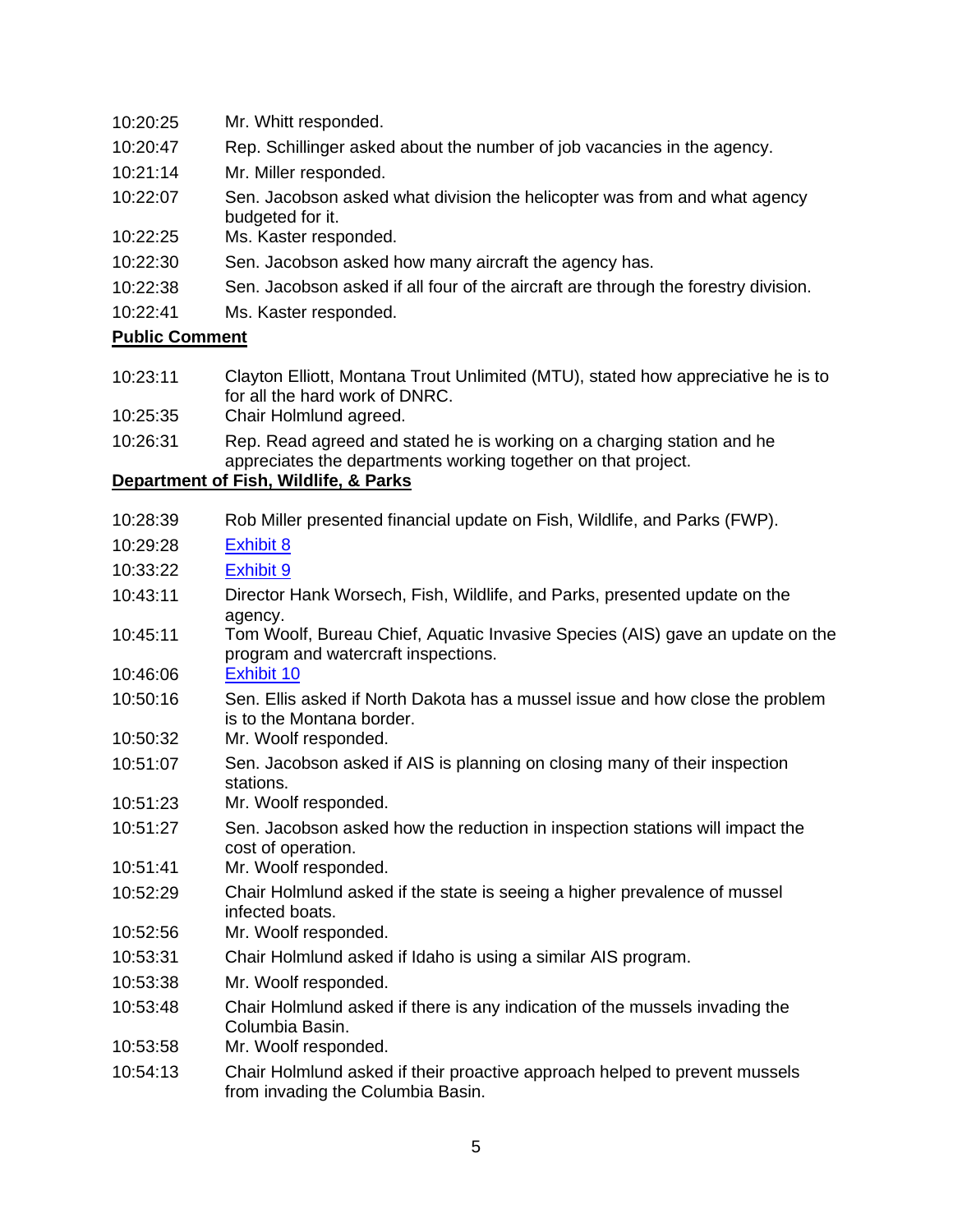| 10:54:29 | Mr. Woolf responded.                                                                                                  |
|----------|-----------------------------------------------------------------------------------------------------------------------|
| 10:54:59 | Sen. Ellis asked if the committee can get an update on restoration projects<br>including the progress they have made. |
| 10:56:33 | Mr. Worsech responded.                                                                                                |
| 10:57:33 | Sen. Ellis asked if the committee can receive information on the FWP<br>reorganization update.                        |
| 10:59:01 | Mr. Worsech responded.                                                                                                |
| 10:59:25 | Sen. Ellis confirmed she would like this information.                                                                 |
| 10:59:42 | Mr. Worsech responded.                                                                                                |
| 10:59:51 | Sen. Jacobson asked about the apparent vacancies in the positions in the<br>department.                               |
| 11:00:44 | Mr. Worsech responded.                                                                                                |
| 11:01:22 | Sen. Jacobson expressed concern about vacancies.                                                                      |
| 11:02:09 | Mr. Worsech responded.                                                                                                |
| 11:02:42 | Sen. Jacobson asked if all the aircraft are helicopters or are there fixed wing<br>aircraft as well.                  |
| 11:02:49 | Mr. Worsech responded.                                                                                                |
| 11:02:51 | Sen. Jacobson asked they are all under enforcement.                                                                   |
| 11:02:57 | Mr. Worsech responded.                                                                                                |
| 11:03:01 | Sen. Jacobson clarified there is no aircraft under Admin.                                                             |
| 11:03:03 | Mr. Worsech responded.                                                                                                |
| 11:03:13 | Sen. Jacobson mentioned they had an Admin pilot listed.                                                               |
| 11:03:23 | Lena Havron, Chief Financial Officer, Fish, Wildlife, and Parks, responded.                                           |
| 11:03:50 | Sen. Jacobson asked if the aircraft are strictly used for enforcement.                                                |
| 11:04:01 | Ms. Havron responded.                                                                                                 |
| 11:04:21 | Sen. Jacobson asked if they are ever used for Admin.                                                                  |
| 11:04:25 | Ms. Havron responded.                                                                                                 |
| 11:04:43 | Sen. Jacobson asked for an example of what Admin. would use the helicopter<br>for.                                    |
| 11:05:19 | Mr. Worsech responded.                                                                                                |
| 11:05:51 | Sen. Jacobson asked if a helicopter was used for the snow groomer event in<br>Wise River.                             |
| 11:06:05 | Mr. Worsech responded.                                                                                                |
| 11:06:56 | Sen. Jacobson asked if it was cost effective.                                                                         |
| 11:07:22 | Mr. Worsech responded.                                                                                                |
| 11:07:58 | Sen. Ellis asked why some of the DP's on the chart do not have a budget yet.                                          |
| 11:08:48 | Mr. Worsech responded.                                                                                                |
| 11:09:11 | Rob Miller responded.                                                                                                 |
| 11:09:19 | Sen. Ellis commented she wanted to make sure the budget gets done for those<br>DP's.                                  |
| 11:09:35 | Rob Miller responded.                                                                                                 |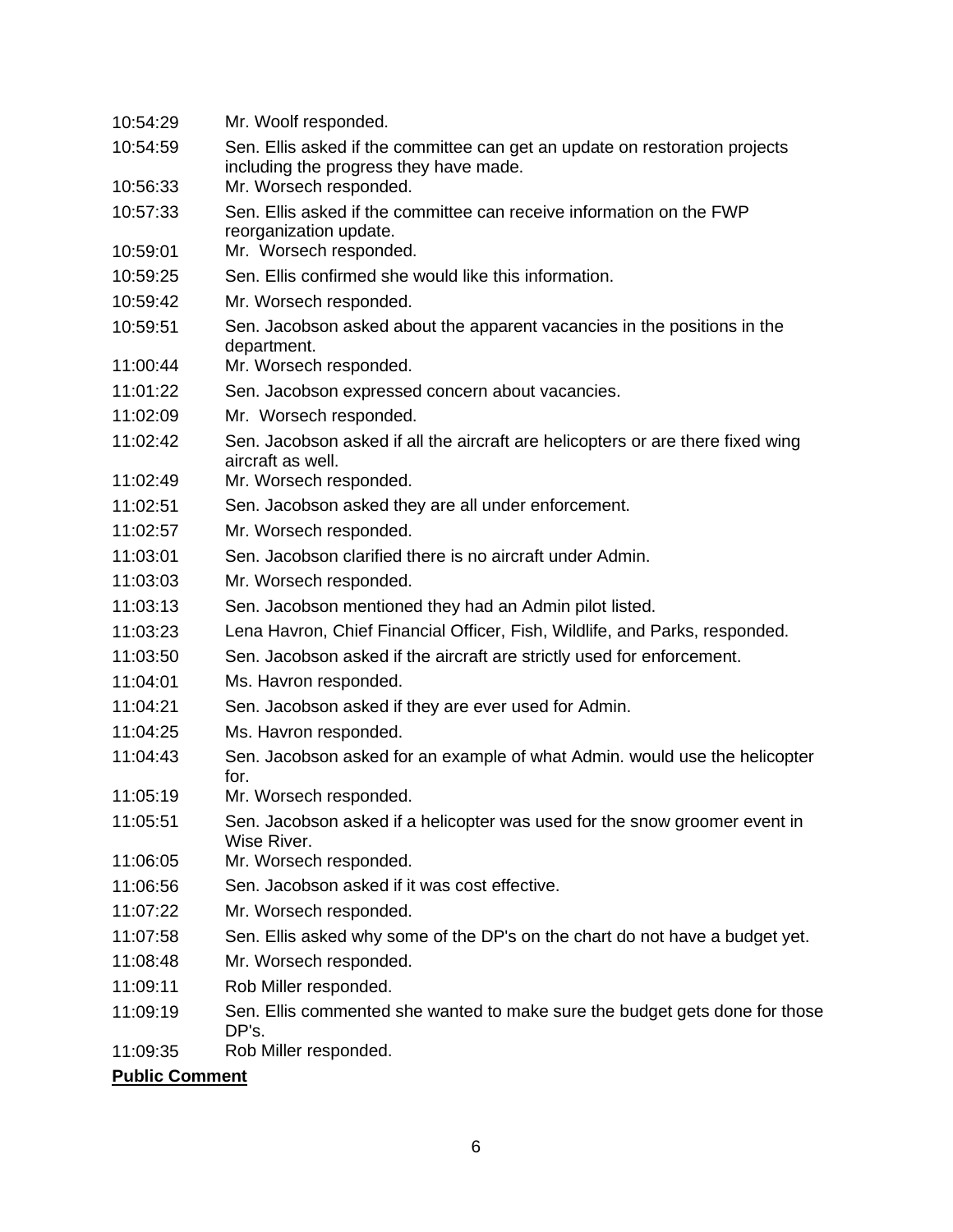- 11:10:19 Clayton Elliott, Montana Trout Unlimited (MTU), commended Fish, Wildlife, and Parks on their reorganization. He appreciated the discussion.
- 11:14:25 Rob Miller responded.

# **Department of Environmental Quality**

- 11:15:37 Rob Miller presented the financial report for the Department of Environmental Quality (DEQ).
- 11:16:19 [Exhibit 11](https://leg.mt.gov/content/publications/fiscal/2023-Interim/FY22-March/DEQ.pdf)
- 11:21:57 Director Chris Dorrington, Department of Environmental Quality, continued with financial report for DEQ.
- 11:25:41 Chair Holmlund stated that he has dealt with asbestos issues since the end of session.
- 11:26:24 Jenny Chambers, Waste Management & Remediation Division Administrator, Depart of Environmental Quality, presented the progress on the asbestos control program.
- 11:28:39 Sen. Ellis asked why is appears that in the budget modification that air, energy, and mining division no longer have an attorney.
- 11:29:13 Mr. Dorrington responded.
- 11:29:53 Chair Holmlund commented how much he appreciates the agencies working together to identify the asbestos violations.
- 11:30:44 Mr. Dorrington thanked the committee for their hard work.
- 11:31:06 Sen. Ellis asked if projects are getting lined up for the 1 DP that was passed as it seems not much money has been spent to date.
- 11:31:43 Ms. Chambers responded.
- 11:33:03 Sen. Welborn joined the meeting.
- 11:33:23 Sen. Ellis clarified the financial situation with this DP.
- 11:33:49 Ms. Chambers responded.

# **Public Comment**

11:34:32 Clayton Elliott, MTU, thanked DEQ for their hard work on the ARPA project.

# **Department of Livestock**

- 11:35:32 Rob Miller presented the financial report for Department of Livestock.
- 11:35:40 [Exhibit 12](https://leg.mt.gov/content/publications/fiscal/2023-Interim/FY22-March/Livestock.pdf)
- 11:39:36 Executive Officer Mike Honeycutt, Department of Livestock, presented the update on agency.
- 11:53:29 Sen. Jacobson asked if they use a helicopter for predator control, and if so, what division pays for it.
- 11:53:46 Mr. Honeycutt responded.
- 11:54:22 Sen. Jacobson asked if they use the helicopters for personal transportation across the state.
- 11:54:36 Mr. Honeycutt responded.
- 11:55:19 Sen. Jacobson asked if there is a policy in place to fly more in order to keep hourly rates down.
- 11:55:34 Mr. Honeycutt responded.
- 11:56:24 Sen. Jacobson asked if the Department of Livestock will be asking the legislature to purchase a second helicopter.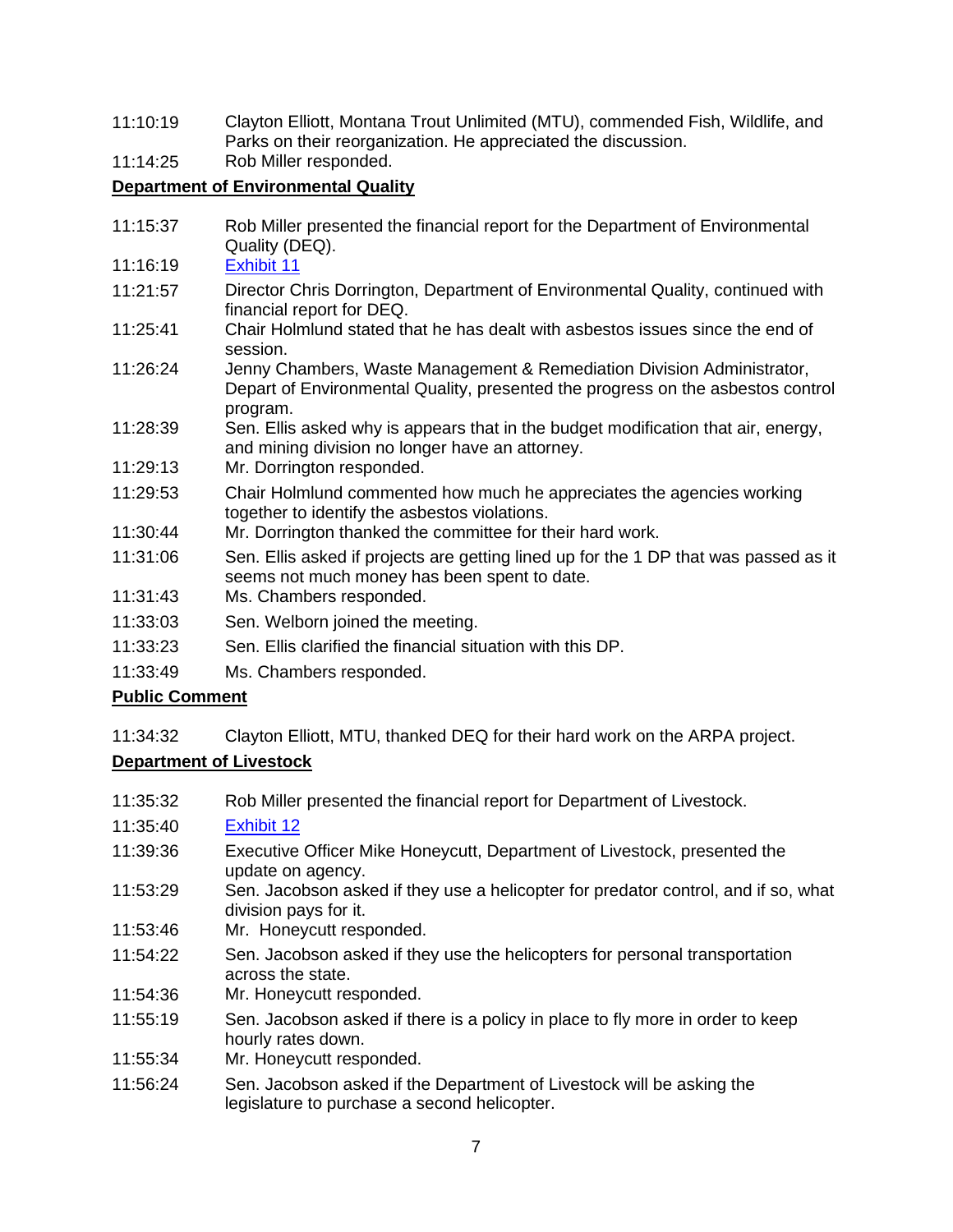- 11:56:26 Mr. Honeycutt responded.
- 11:56:48 Sen. Ellis asked if the federal money they received replaced general fund money.
- 11:57:37 Mr. Honeycutt responded.
- 11:58:50 Sen. Ellis asked for a thumbnail update of the diagnostic lab.
- 11:59:15 Mr. Honeycutt responded.
- 12:02:44 Chair Holmlund commented.

12:03:18 No public comment

#### **Department of Agriculture**

- 12:03:23 Rob Miller presented the financial report for Department of Agriculture. [EXHIBIT 13](https://leg.mt.gov/content/publications/fiscal/2023-Interim/FY22-March/AG.pdf)
- 12:08:02 Deputy Director Zach Coccoli, Department of Agriculture, presented agency progress and challenges.
- 12:13:36 Sen. Ellis asked if there is a way to measure the effects of the help the agency is giving to farmers.
- 12:14:22 Mr. Coccoli responded.

#### **Public Comment**

12:15:17 No public comment

# **Section C Committee Discussion**

- 12:15:48 Rob Miller informed the committee of lunch details.
- 12:16:23 Chair Holmlund asked for suggestions for future meeting topics.
- 12:16:23 Sen. Ellis asked if the committee is interested in reorganization of FWP.
- 12:17:44 Chair Holmlund answered affirmatively.
- 12:17:51 Mr. Miller said he would be happy to help the committee get the information they need.
- 12:18:28 Chair Holmlund responded.
- 12:18:46 Sen. Jacobson has some questions about state aircraft utilization. He would like more information.
- 12:20:11 Mr. Miller responded.
- 12:20:34 Sen. Jacobson asked for a breakdown of where the administration is going when they are using them.
- 12:21:01 Mr. Miller responded.
- 12:21:20 Sen. Jacobson would like to know if any department is using them for any administrative staff.
- 12:22:10 Mr. Miller responded.
- 12:22:18 Sen. Welborn agreed that it would be good to look at flight logs to understand how the aircraft is being used.
- 12:23:20 Chair Holmlund commented.
- 12:25:45 Rep. Read commented on the price of hay, beef and fertilizer.
- 12:26:43 Chair Holmlund stated the farmers are starting to change use of fertilizer, using it in a more intelligent way.